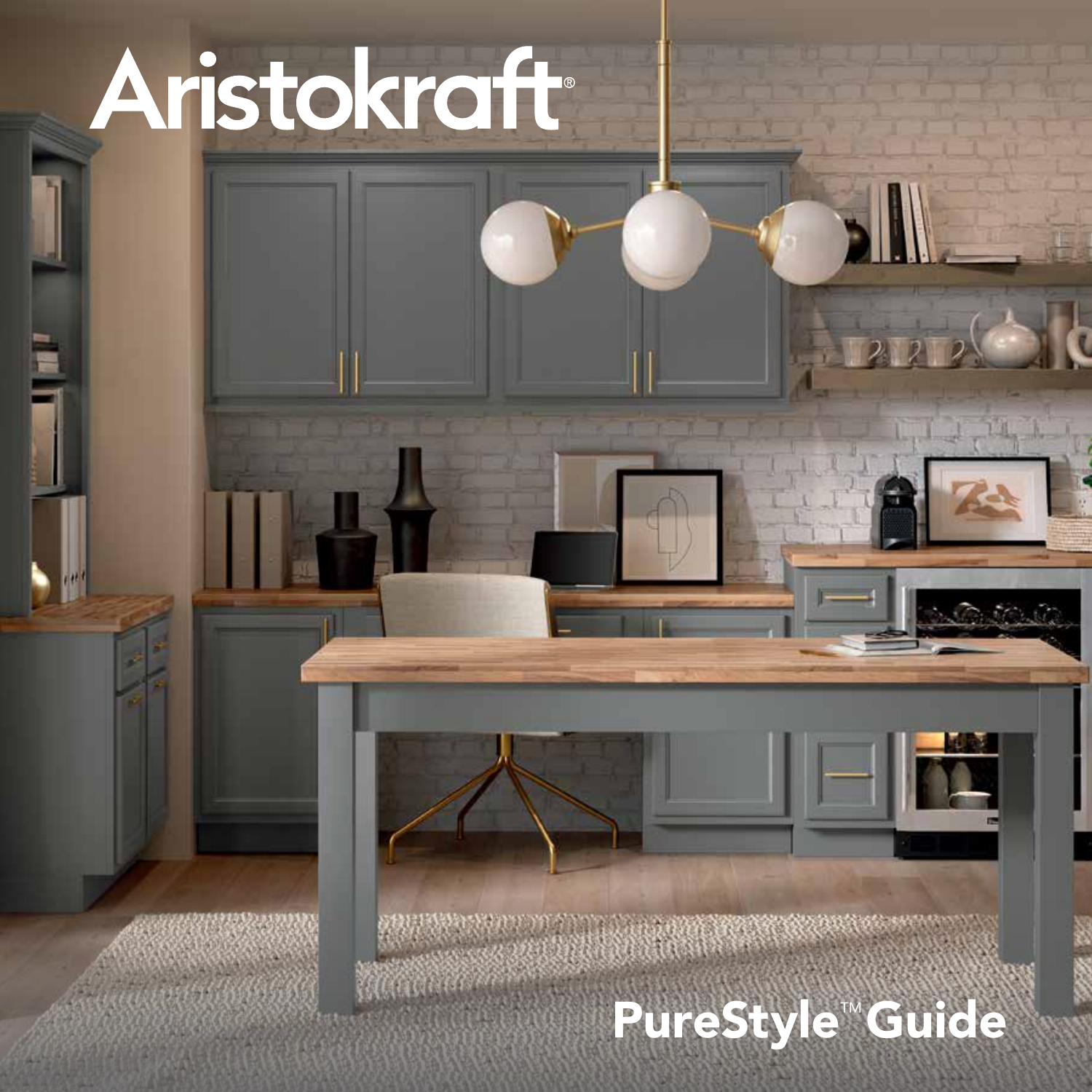#### STRONG AND DURABLE

Individually wrapped door and drawer front components reduce the ability for moisture to enter, making PureStyle perfect for kitchens, bathrooms, and other areas prone to water splashes and high humidity. With PureStyle, there is less worry about the warping, expansion, contraction, open joints and cracked finishes sometimes associated with painted cabinetry.

#### CLEANS UP IN A SNAP

Dirty little fingers? Avid (but messy) chef? Friends who like to craft at your place? Family pet? A clean cloth dampened with a solution of 5% dish soap and 95% water is all it takes to clean PureStyle cabinetry. Dry with a clean, soft cloth.

#### AMAZING FINISH

PureStyle finishes are designed for the long haul, with amazing resistance to scratching, fading, dents and surface water. Since there is no wood grain to contend with, the finish color is more consistent from cabinet to cabinet, and will suffer fewer visible changes as a result of use and aging.

#### A PROVEN PERFORMER

Like all Aristokraft products, PureStyle finishes have been subjected to rigorous KCMA performance tests and have met or exceeded all certification requirements. With its sturdy door and drawer construction, ontrend door style offering, and durable, easy-to-clean surface, PureStyle delivers fashion without the fuss.





#### WHAT IS PURESTYLE<sup>™?</sup>

PureStyle finishes mimic the fresh, clean look of paint while offering additional benefits making them ideal for the hub of the busiest homes.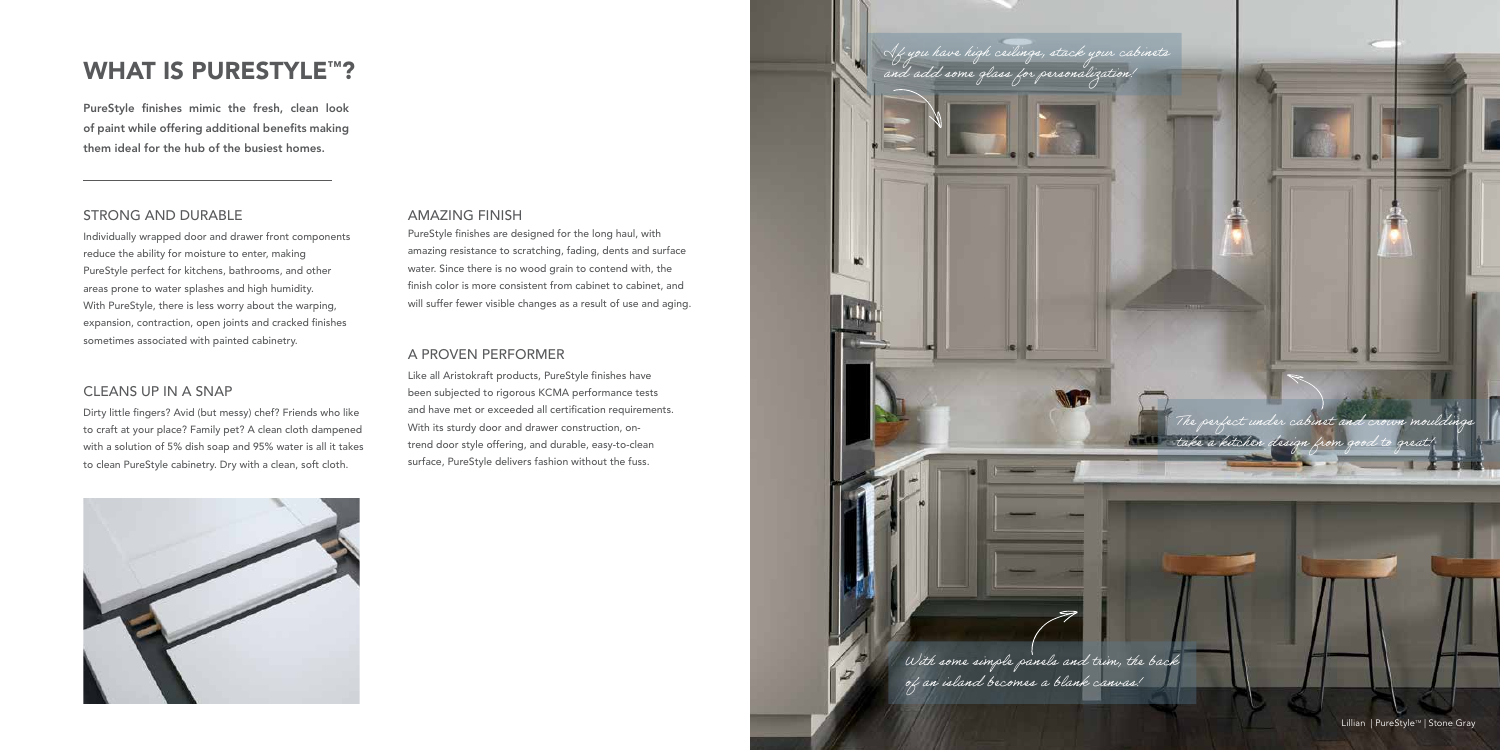## DECATUR



#### BRELLIN

- Full Overlay Door
- Mitered Construction
- Flat Door Center Panel
- Slab Drawer Front
- Full Overlay Door
- Flat Door Center Panel
- Slab Drawer Front



Optional 5-Piece Drawer Front









## DURHAM

- Full Overlay Door
- Mitered Construction
- Flat Door Center Panel
- 5-Piece Drawer Front



## DANA

- Partial Overlay Door
- Mitered Construction
- Flat Door Center Panel
- 5-Piece Drawer Front

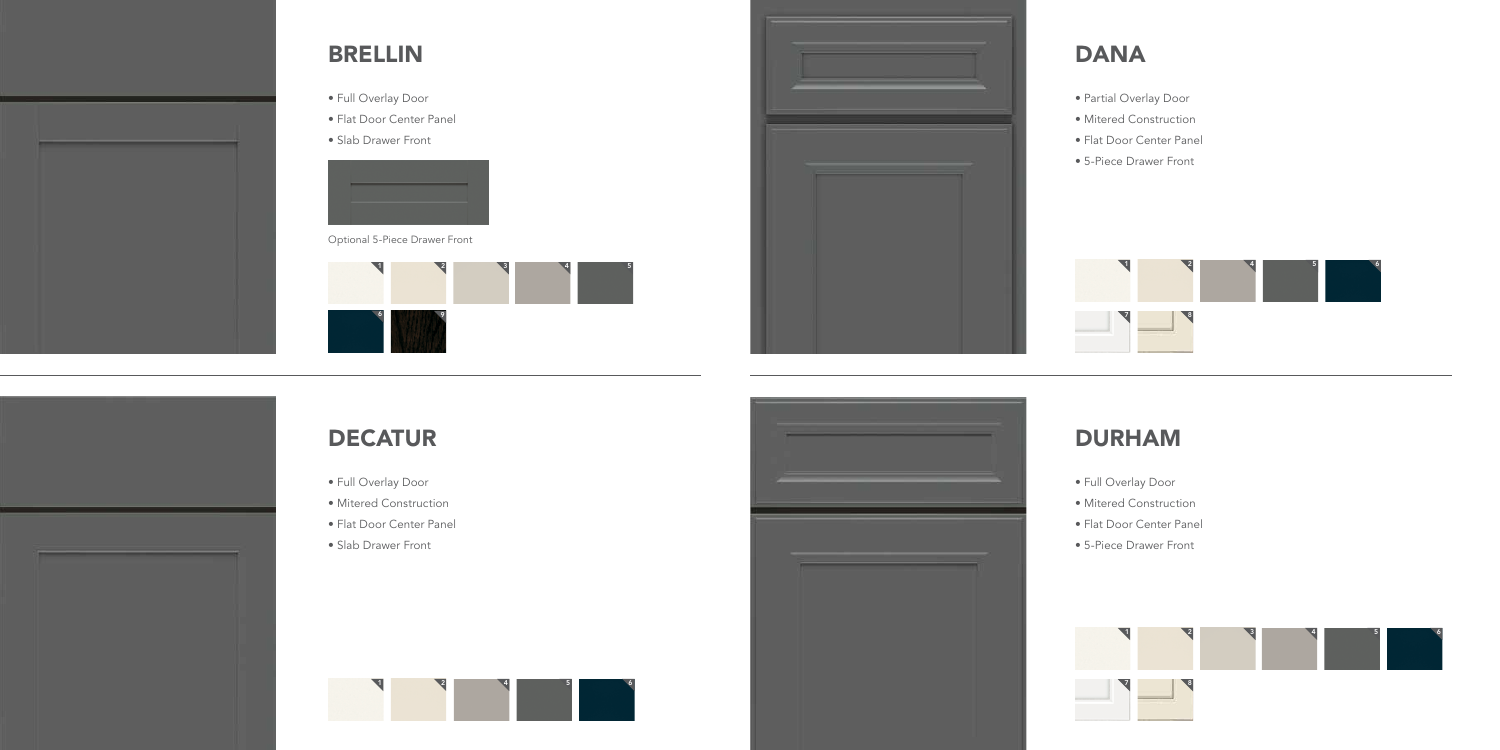

#### ELLIS

- Partial Overlay Door
- Mitered Construction
- Flat Door Center Panel
- Slab Drawer Front

## COLOR OPTIONS



Toasted Colada

\*Face frames will be comprised of Sarsaparilla stained hardwood.



1  $2$  4 5

6





#### TILDEN



- Partial Overlay Door
- Mitered Construction
- Flat Door Center Panel
- Slab Drawer Front

## LILLIAN

- Partial Overlay Door
- Mitered Construction
- Flat Door Center Panel
- 5-Piece Drawer Front